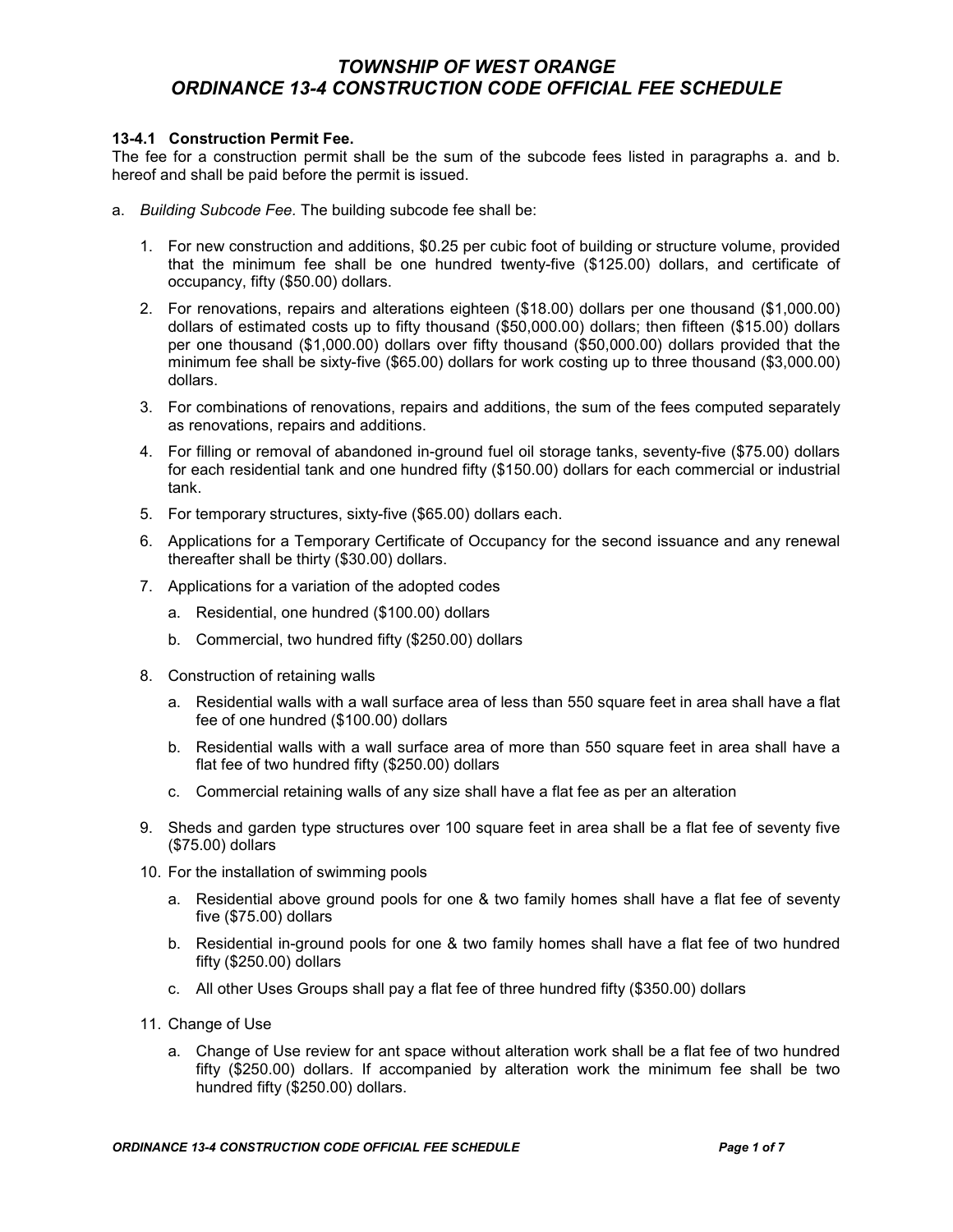- b. Plumbing Subcode Fee. The plumbing subcode fee for proposed plumbing construction or alteration shall be fifty (\$50.00) dollars for the first fixture, device or plumbing stack to be installed and five (\$5.00) dollars for each additional fixture, device or plumbing stack shown in the approved plan for construction or alteration provided that the minimum fee shall be fifty (\$50.00) dollars.
	- 1. In addition to the fees set forth above, there are hereby established the fees for issuance of permits for the installation of the following:
		- a. Water service connections—\$50.00
		- b. Hot water heater—\$50.00
		- c. Gas piping—\$50.00
		- d. Sewer service connections—\$50.00
		- e. Boilers—\$50.00 up to 300,000 BTU and \$100.00 above 300,000 BTU
		- f. Warm air furnace—\$50.00
		- g. Air conditioning unit—\$50.00
		- h. Grease traps, oil separators, back flow preventer, interceptors, fuel oil piping, sewer ejector— \$50.00 (provided that residential backflow preventer for in-ground or above-ground pools shall be \$20.00)
		- i. Oil burner unit—same as gas-fired boilers—subsection d.
		- j. Oil tank: residential—\$75.00; industrial or commercial—\$150.00
		- k. Lawn sprinkler outlets—\$3.00 each head
		- l. Fire sprinkler heads—\$3.00 each head
		- m. Hose cabinets—\$50.00 each cabinet

#### 13-4.2 Plan Review Fee.

The fee for plan review shall be twenty (20%) percent the amount to be charged for the Construction Permit and shall be paid before the plans are reviewed. The amount paid for this fee shall be credited toward the amount of the fee to be charged for the Construction Permit.

### 13-4.3 Demolition.

The fee for a permit for demolition of a building of structure shall be one hundred (\$100.00) dollars for each one (1) or two (2) family residential structure, or portion thereof, fifty (\$50.00) dollars for accessory structures and two hundred (\$200.00) dollars for all other structures.

### 13-4.4 Building Removal.

The fee for a permit for the removal of a building or structure from one (1) lot to another or to a new location on the same lot shall be at the rate of five (\$5.00) dollars per one thousand (\$1,000.00) dollars of the sum of the estimated cost of moving, for new foundations and for placement in a completed condition in the new location; provided, however, that the minimum fee shall be fifty (\$50.00) dollars.

### 13-4.5 Elevator Installation and Inspection.

- a. The fee as set forth in N.J.A.C. 5:23-12.6.
- b. The fee for inspection or re-inspection of an elevator shall be determined by third party inspection service.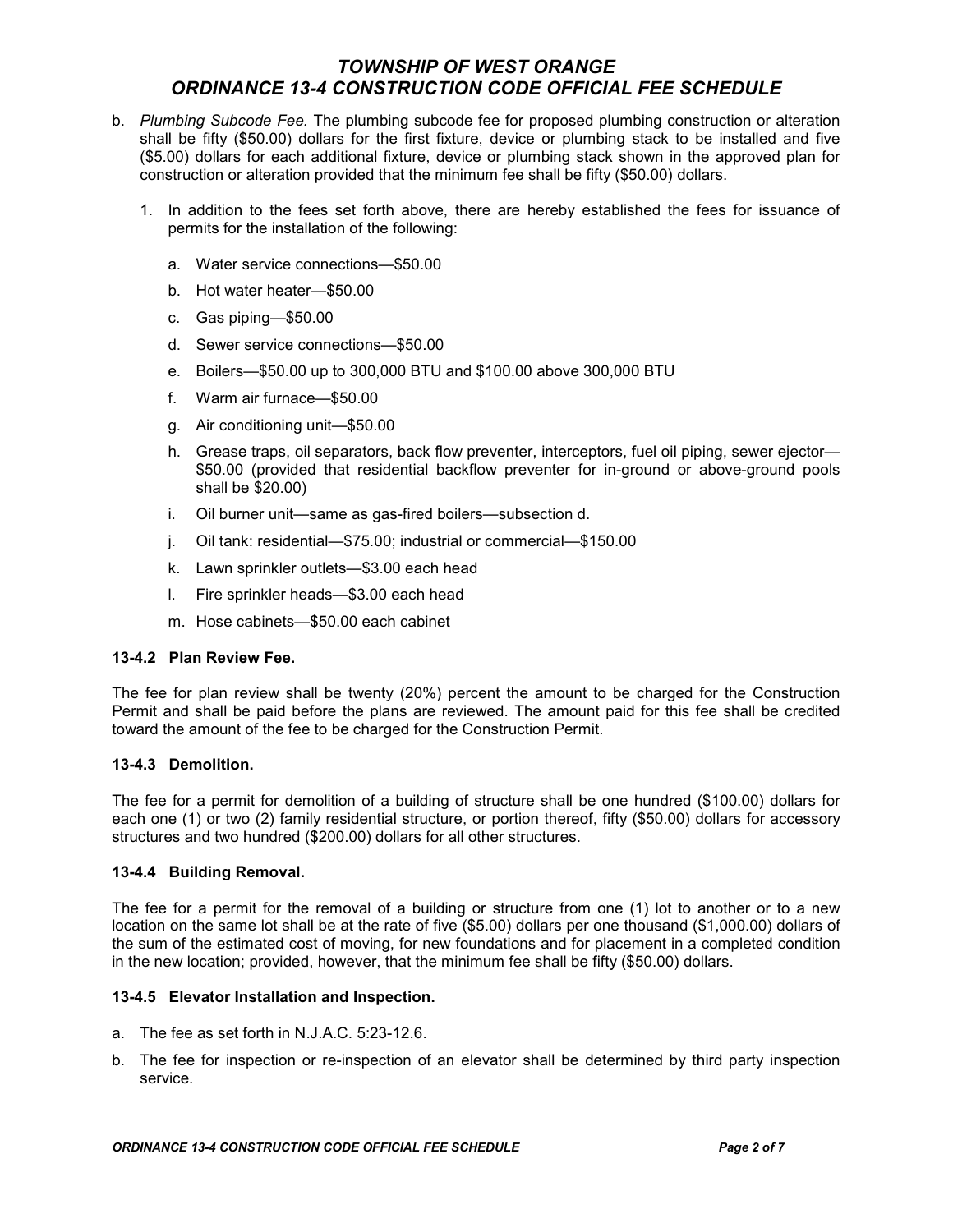### 13-4.6 Biannual Fee Schedule Report Required.

The Construction Official shall with the advice of the Subcode Officials, prepare and submit to the Mayor and Township Council biannually, a report recommending a fee schedule based on the operating expenses of the agency, and any other expenses of the Township fairly attributable to the enforcement of the State Uniform Construction Code.

### 13-4.7 Surcharge for New Construction.

- a. In order to provide for the training, certification and technical support programs required by the State Uniform Construction Code and the regulations promulgated thereunder, the enforcing agency shall collect, in addition to the fees specified above, a surcharge fee of \$0.0016 per cubic foot of volume of new construction. The surcharge fee shall be remitted to the Bureau of Housing Inspection, Department of Community Affairs, on a quarterly basis for the fiscal quarters ending September 30, December 31, March 31 and June 30 and not later than thirty (30) days after the end of the quarter for which it is due.
- b. Annual Report to the Bureau of Housing Inspection. The enforcing agency shall report annually at the end of each fiscal year to the Bureau of Housing Inspection, and not later than July 31, the total amount of the surcharge fee collected in the fiscal year.

### 13-4.8 Payment of Fees.

All fees, penalties and other monies collected under any provision of this chapter shall be paid to the Township of West Orange.

### 13-4.9 Waiver of Building Permit Fees.

- a. No person shall be charged a construction permit surcharge fee or enforcing agency fee for any construction, reconstruction, alteration or improvement designed and undertaken solely to promote accessibility by disabled persons to an existing private structure or any of the facilities contained therein.
- b. A disabled person, or a parent or sibling of a disabled person, shall not be required to pay any municipal fee or charge in order to secure a construction permit for any construction, reconstruction, alteration or improvement which promotes accessibility to his or her own living unit.
- c. "Disabled person" means a person who has the total and permanent inability to engage in any substantial gainful activity by reason of any medically determinable physical or mental impairment, including blindness, and shall include, but not be limited to, any resident of this State who is disabled pursuant to the Federal Social Security Act (42 U.S.C. 416), or the federal Railroad Retirement Act of 1974 (45 U.S.C. 231, et seq.), or is rated as having a sixty (60%) percent disability or higher pursuant to any Federal law administered by the United States Veterans' Act. For purposes of this paragraph "blindness" means central visual acuity of 20/200 or less in the better eye with the use of a correcting lens. An eye which is accompanied by a limitation in the fields of vision such that the widest diameter of the visual field subtends an angle no greater than twenty (20) degrees shall be considered as having a central visual acuity of 20/200 or less.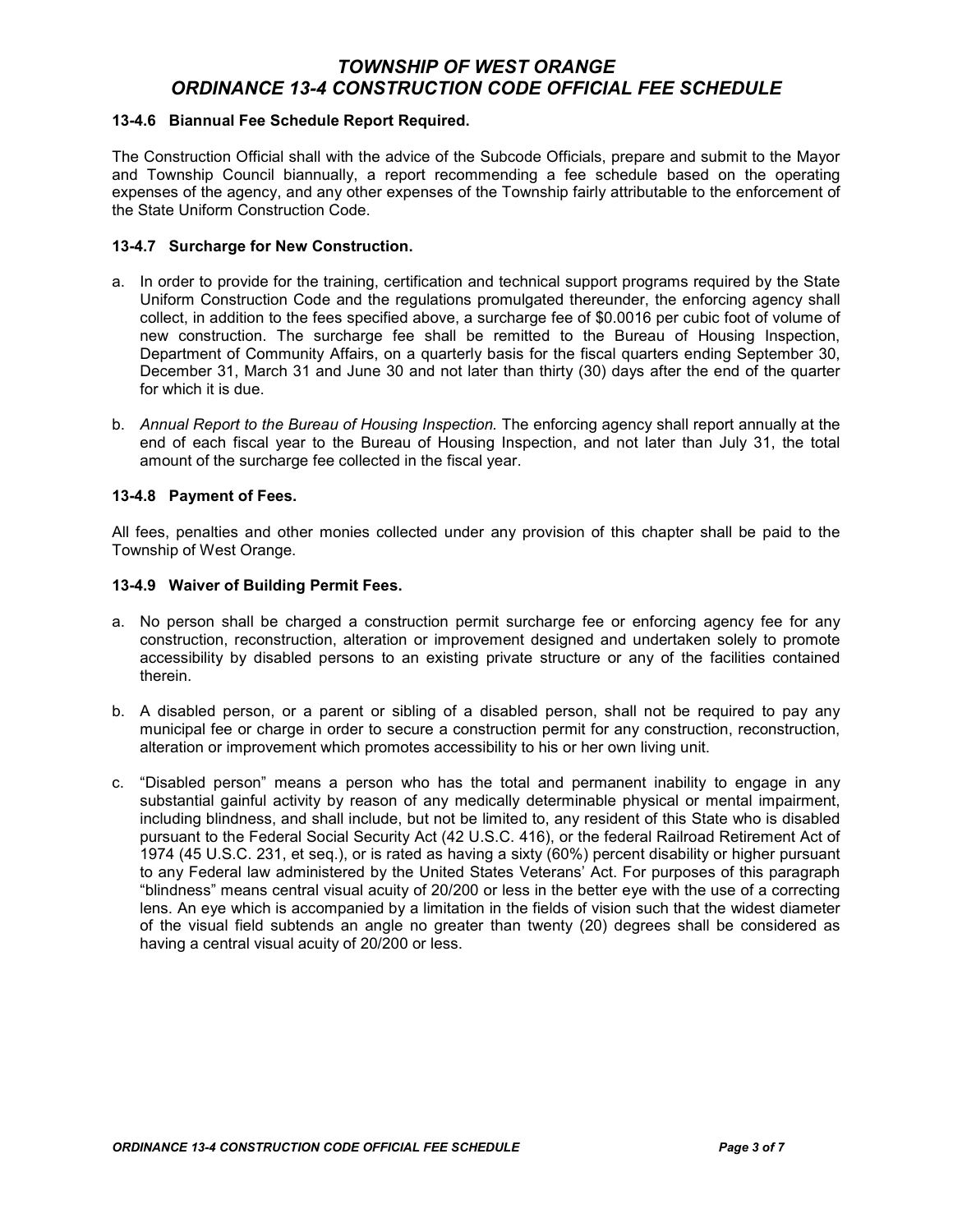### 13-7.4 Electrical Subcode Fees.

In connection with this subsection the following inspection/permit fees shall be charged:

- a. Rough and Final Wiring. (All switches, receptacles, lighting, outlets and fixtures.)
	- 1. One to 25—\$50.00
	- 2. Each additional 25 outlets or fraction thereof— \$12.00
- b. Swimming Pools.
	- 1. Above-ground—bonding; outlets and motors— \$75.00
	- 2. In-ground—bonding, outlets and motors—\$100.00
- c. Periodic Electrical Inspections and "Bonding and Grounding" Certificates for Swimming Pools, Spas and Hot Tubs.
	- 1. The first pool at a site shall be charged \$100.00 and each additional pool shall be charged \$50.00.
- d. Electrical Signs.
	- 1. Incandescent—\$50.00
	- 2. Electric Discharge Sign (0–10 Amp)—\$75.00
	- 3. Each additional 5 Amps or fractions thereof— \$15.00
- e. Dwellings.
	- 1. Electric heaters—\$15.00 each
	- 2. Electric dryer—\$15.00 each
	- 3. Electric range—\$15.00 each
	- 4. Electric surface unit—\$15.00 each
	- 5. Electric heat pumps—\$15.00 each
	- 6. Electric oven—\$15.00 each
	- 7. Electric hot water heater—\$15.00 each
	- 8. Dishwasher—\$15.00 each
	- 9. Sump pump—\$15.00 each
	- 10. Therapeutic pool—\$15.00 each
	- 11. Whirlpool—\$15.00 each
	- 12. Jacuzzi—\$15.00 each
	- 13. Exhaust fan (1 to 3) —\$15.00 each
- f. Service Panel. (Includes service conductors, feeders, switchboard and panel boards.)
	- 1. 0–224 Amp—\$46.00
	- 2. 225–600 Amp—\$150.00
	- 3. 601 to 1000 Amp—\$250.00
	- 4. 1001 Amp and Up—\$500.00
	- 5. Meters—\$10.00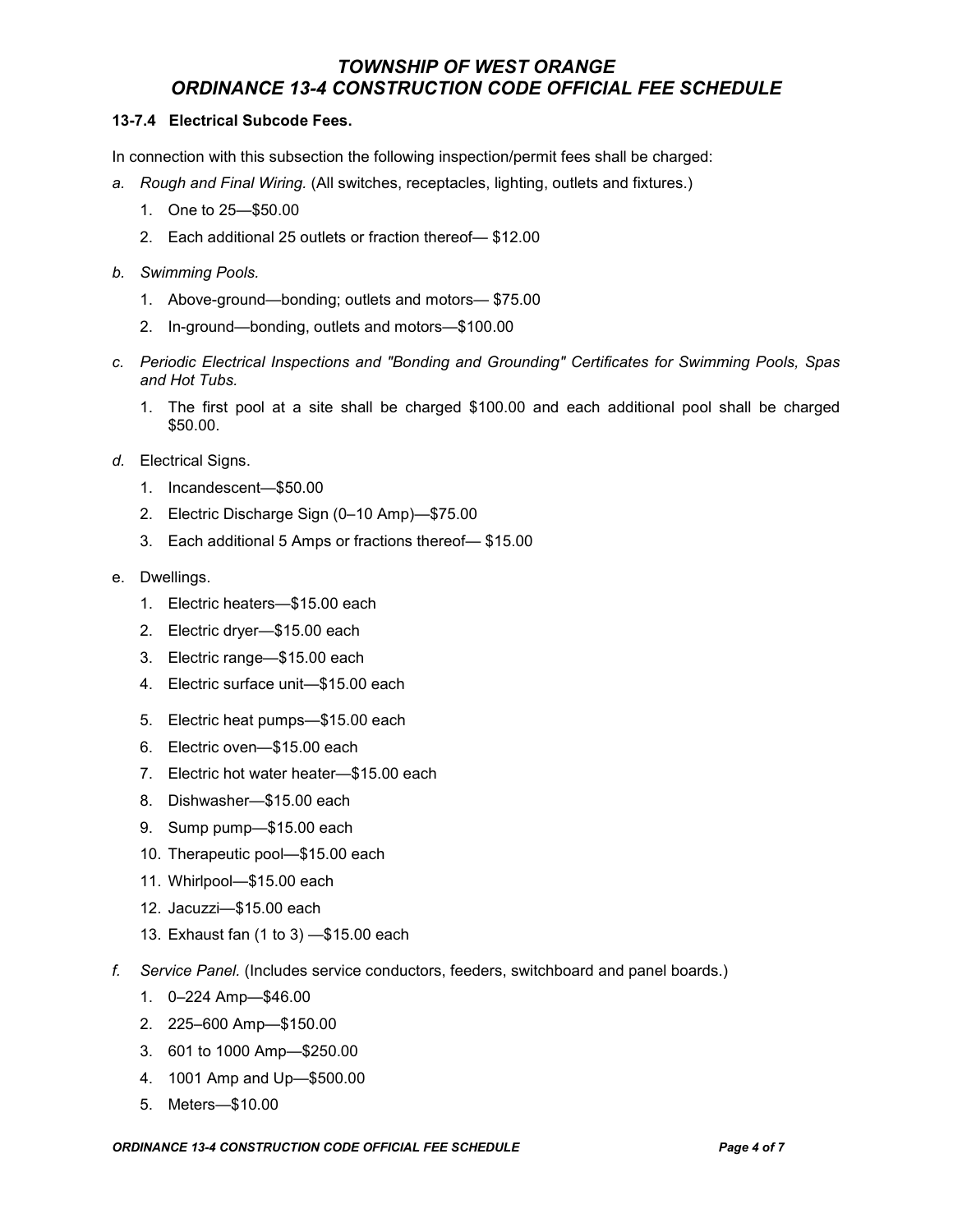- g. Transformers or Generators.
	- 1. Less than 1 kW—\$15.00
	- 2. 1–10 kW—\$30.00
	- 3. 10.1—35 kW—\$92.00
	- 4. 36–100 kW—\$150.00
	- 5. 101 kW and up—\$500.00
- h. Motors.
	- 1. Less than 1 hp—\$15.00
	- 2. 1–10 hp—\$30.00
	- 3. 10.1–35 hp—\$92.00
	- 4. 36–100 hp—\$150.00
	- 5. 100.1 hp and up—\$500.00
- i. Furnace.
	- 1. Central heat, oil, gas, electric and JVAC (One (1) and Two (2) Family Residential—\$25.00 each
	- 2. Central heat, oil, gas, electric and HVAC (Commercial and Industrial)—\$50.00 each
- j. Pole Lights.
	- 1. 1 to 5 poles—\$100.00
	- 2. Each additional pole—\$20.00
- k. Lawn Sprinkler.

Wiring—residential: \$50.00; commercial—\$75.00

- l. Fire and Burglar Alarm Systems.
	- 1. Panel and up to 25 devices, each additional 25 or fraction thereof—\$12.00
	- 2. Residential—\$50.00
	- 3. Commercial—\$75.00
	- 4. Communication Writing.
		- i. 1–25 Devices—\$70.00
		- ii. 26–50 Devices—\$80.00
		- iii. 51–75 Devices—\$90.00
		- iv. 76–100 Devices—\$100.00
		- v. 101–125 Devices—\$110.00
		- vi. 126–150 Devices—\$120.00
		- vii. 151–200 Devices—\$130.00
		- viii. 201–225 Devices—\$140.00
- m. Radio and Television Transmitting Equipment—\$75.00
- n. Temporary Installation (nor more than 60 days) and Decorative Displays—\$100.00
- o. Inspection and Reintroduction of Current—\$75.00
- p. Bonding of Footing to Ground Electrode System—\$50.00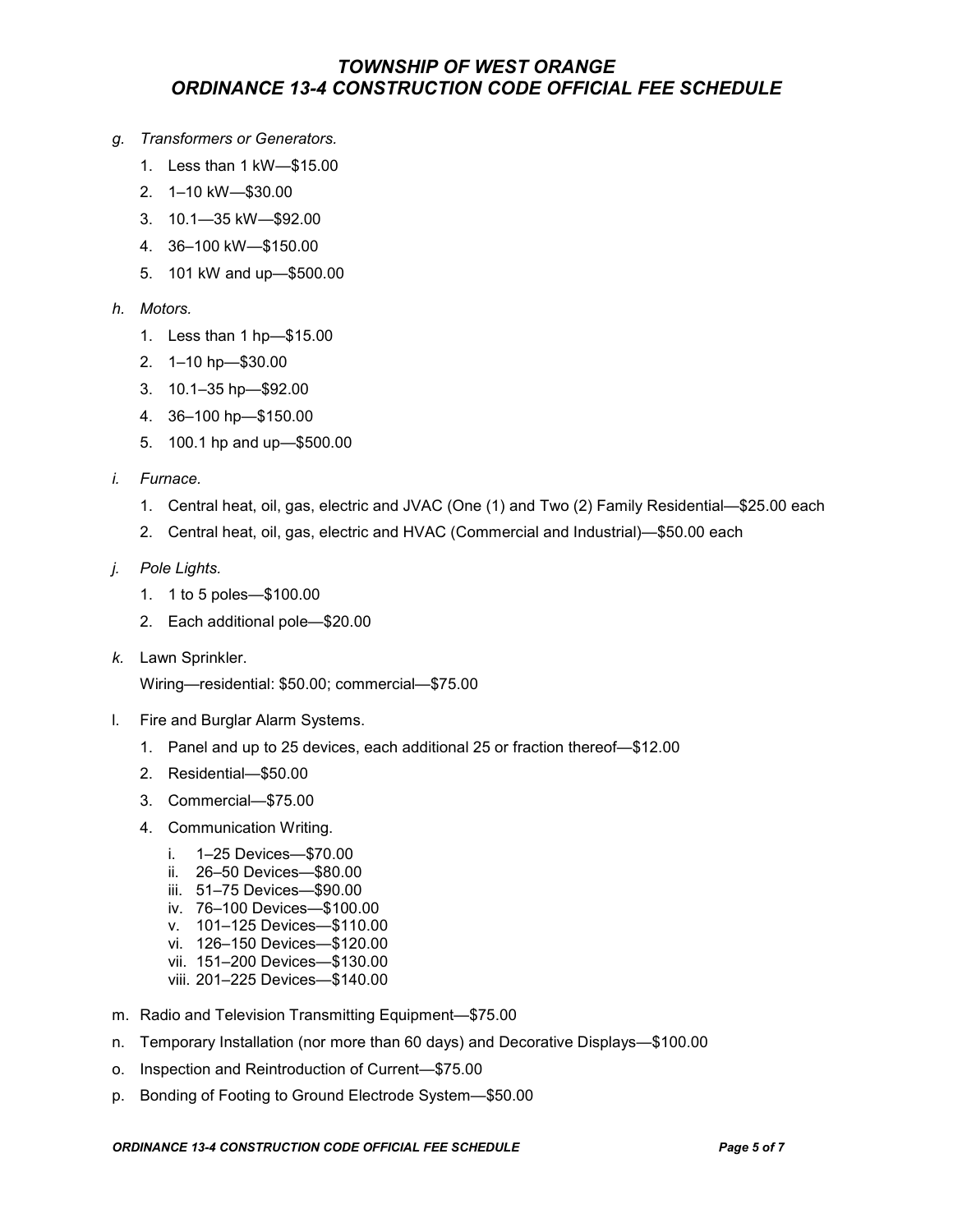q. Minimum Fee. No fee charged pursuant to this subsection shall be less than fifty (\$50.00) dollars.

### 13-7.5 Fire System Fees.

In connection with this subsection, the following inspection/permit fees shall be charged:

- a. Kitchen Suppression System.
	- 1. Hood—\$75.00
	- 2. Piping—\$75.00
- b. Gas or Oil Appliance Not Connected to Plumbing.
	- 1. Fire place—\$65.00
	- 2. Fireplace insert—\$65.00
	- 3. Free-standing stove—\$65.00
- c. Standpipe Systems—\$150.00
	- 1. Additional risers—\$50.00
- d. Smoke Detectors.
	- 1. 1–10 Heads—\$75.00
	- 2. 11—35 Heads—\$30.00
	- 3. 36+—\$20.00
- e. Alarm Panel Rep.—\$75.00
- f. Exit Emergency Lights—\$75.00
- g. Sprinkler systems.
	- 1. 1–25 Heads—\$100.00
	- 2. 26 and up—\$3.00 per Head

### 13-8 FIRE PREVENTION SUBCODE.

### 13-8.1 Permit Fees.

In connection with this chapter the following permit fees shall be charged and received:

- a. Acetylene generator, \$25.00 per year.
- b. Ammunition, \$25.00 per year.
- c. Auto tire rebuilding plant, \$35.00 per year.
- d. Auto wrecking yards, \$45.00 per year.
- e. Blasting agents, \$45.00 per year or per trans.
- f. Bonfires, \$30.00 each incident except nonprofit.
- g. Bowling establishments, \$25.00 each application, \$45.00 per year in refinishing.
- h. Calcium carbide, \$25.00 per year.
- i. Cellulose nitrate motion picture film, \$30.00 per year.
- j. Cellulose nitrate plastics, \$30.00 per year.
- k. Combustible fibers, \$30.00 per year.

#### ORDINANCE 13-4 CONSTRUCTION CODE OFFICIAL FEE SCHEDULE **Fig. 1** Page 6 of 7